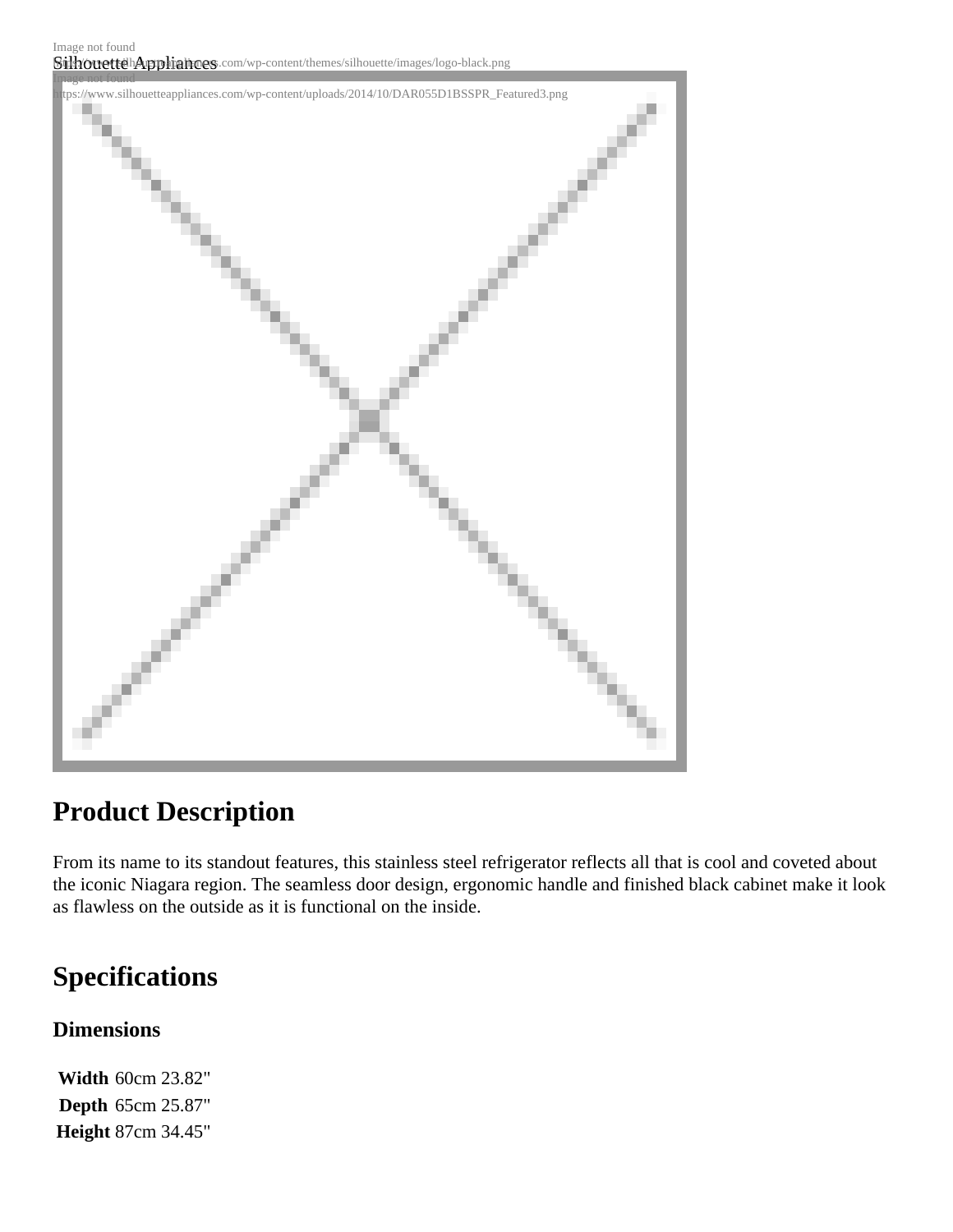### **Shipping Details**

**Shipping Depth** 68cm 26.87" **Shipping Width** 60cm 23.82" **Shipping Height** 87cm 34.45" **Shipping Weight** 48kg 106.3lbs **Capacity**

**Volume** 155 litres 5.5 cu.ft. **Temperature Range**

**Temperature** Low: 1.7 °C High: 10 °C

### **Warranty**

The Silhouette Professional DAR055D1BSSPR model comes with a 24-month in-home warranty on parts and labour. Installation and yearly maintenance (cleaning) of the fridge are not covered under the warranty.

# **Niagara**

24" integrated all refrigerator. - DAR055D1BSSPR

## **Product Features**

### **Erase Cleaning Exhaustion**

Streaks, scuffs and glaring fingerprints are kept at bay with our smudge-resistant stainless steel technology. This premium finish allows you to enjoy the beauty and sophistication of true stainless steel without the usual upkeep and effort

### **Cutting-Edge Temperature Management System**

Superior fan-forced cooling removes the risks of inner climate fluctuations and inconsistencies, while the advanced airflow system efficiently dissipates heat to considerably improve the longevity of the cooling system.

### **Prevent Perishing Foods**

This alarm system works to protect all of your edibles from going bad. The alert will gently sound if the door is not securely closed and the audible temperature controls will announce the exact degree level they detect, so